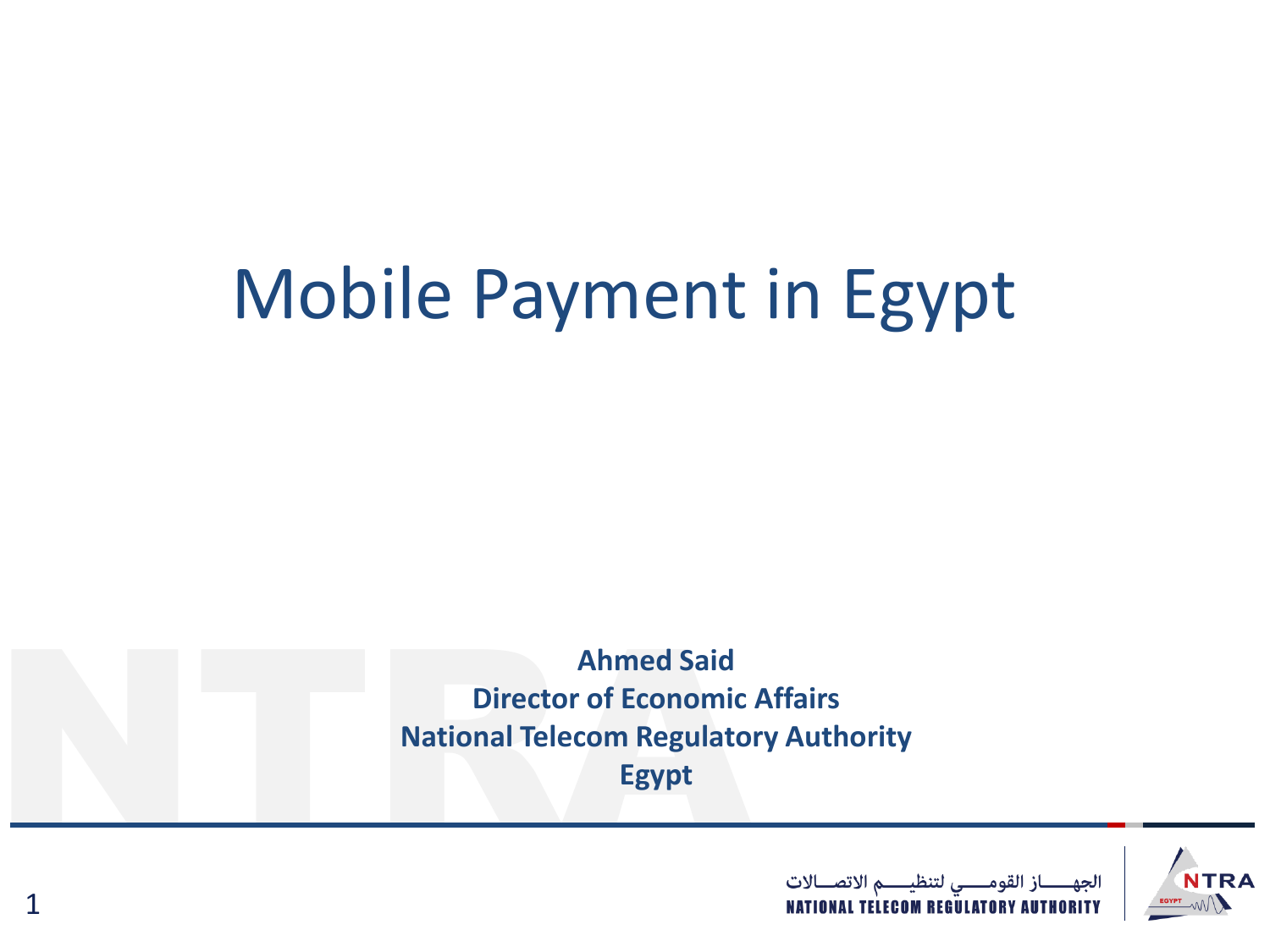#### **There are three mobile players in the market with very close market shares and 100% penetration rate.**





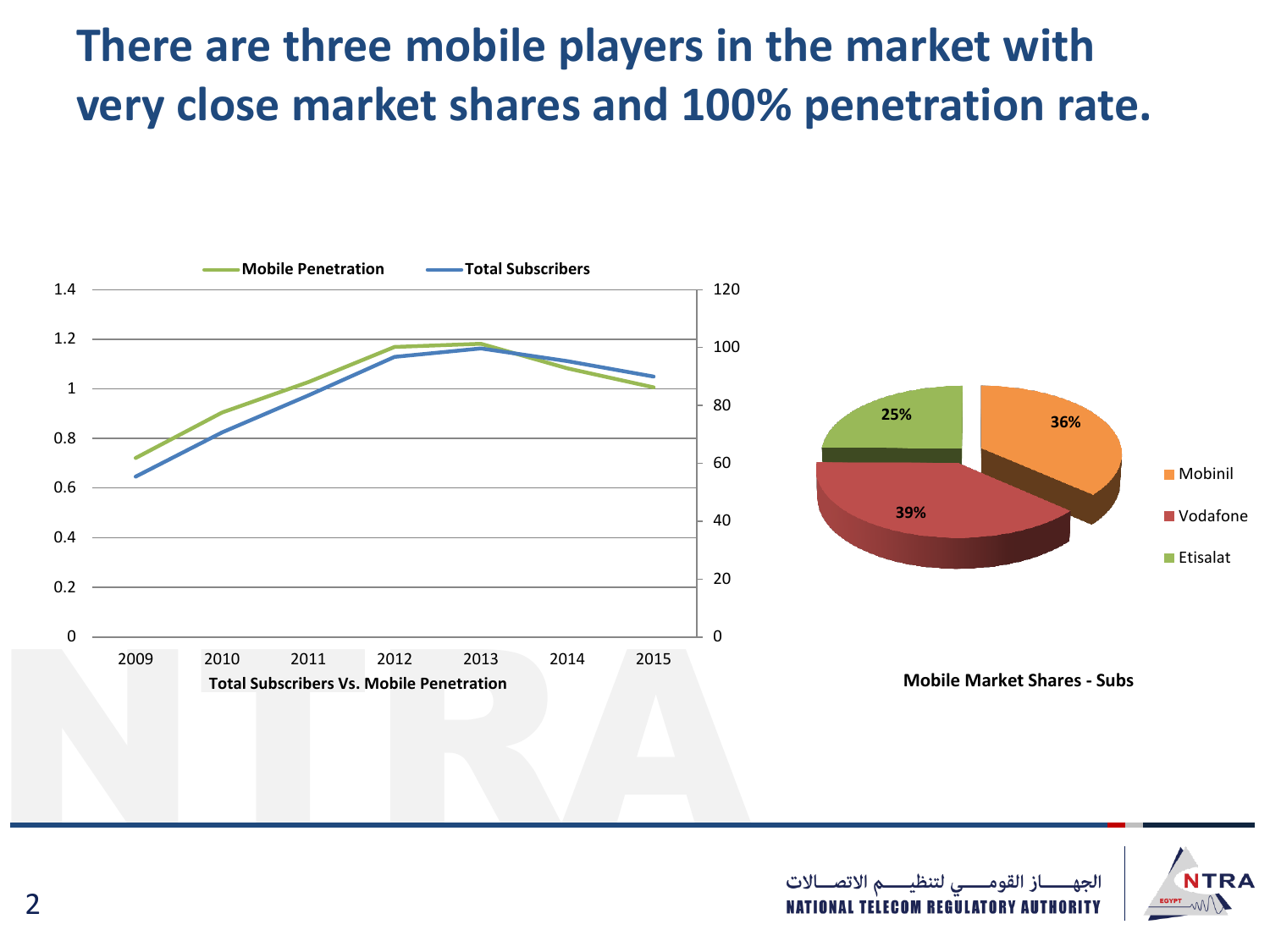### **Overview on the banking sector in Egypt**

- The financial sector is a substantial part of the Egyptian economy, accounting for 3.25% of GDP in 2014, while Insurance and social security generated another 3.56% of GDP.
- NTRA • The Central Bank of Egypt (CBE) is the regulatory body responsible for setting and coordinating monetary and banking policies.

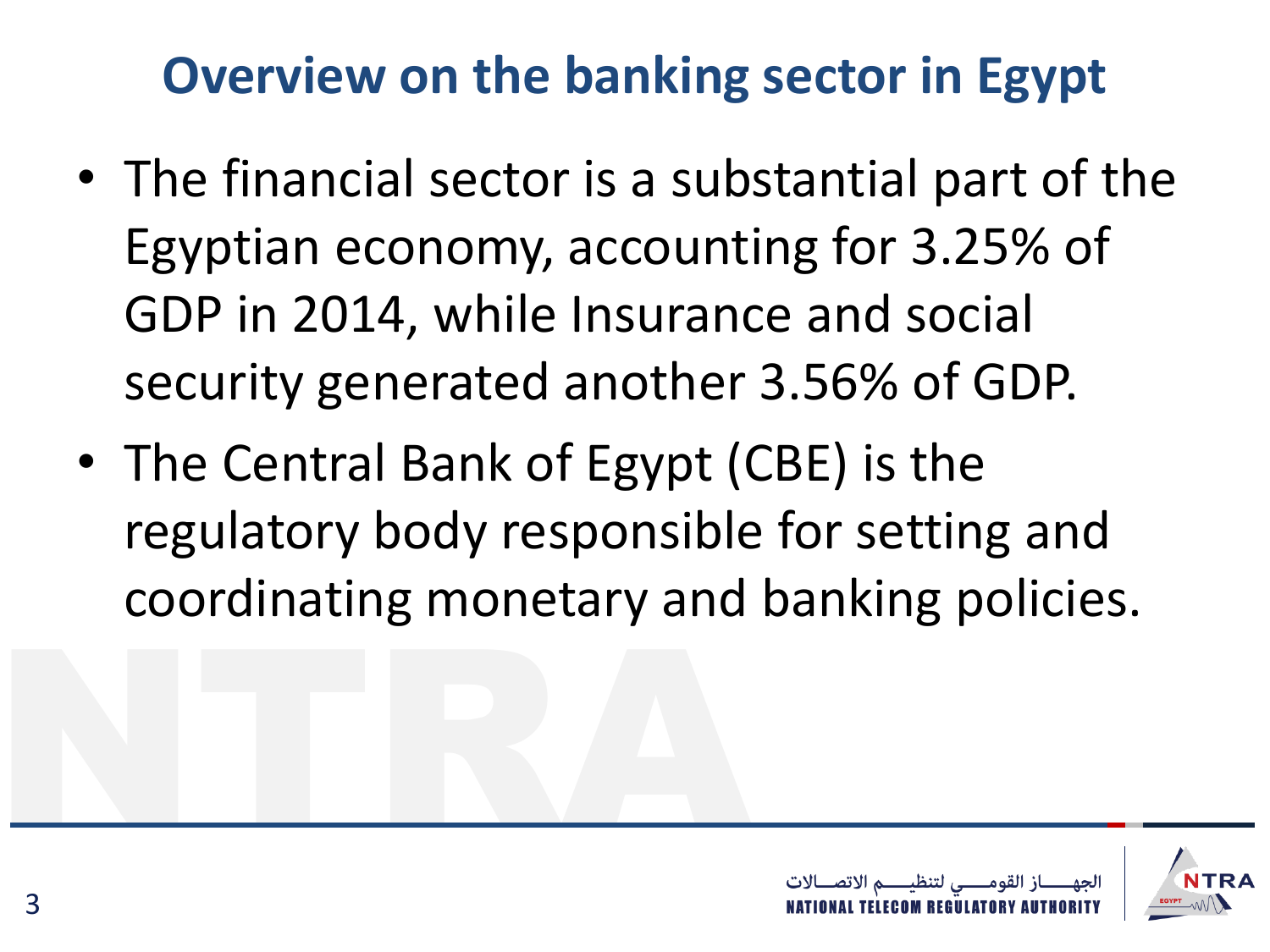### **Overview on the banking sector in Egypt – Cont'd**

| <b>Egyptian banking sector in figures (by end of 2014)</b> |            |
|------------------------------------------------------------|------------|
| <b>No. of Banks</b>                                        | 40         |
| <b>No. of branches</b>                                     | 3651       |
| <b>No. of Employees</b>                                    | 105,246    |
| <b>No. of debit cards</b>                                  | 14,525,218 |
| <b>No. of credit cards</b>                                 | 2,458,283  |
| <b>No. of ATM machines</b>                                 | 7,290      |
| <b>No. of POS</b>                                          | 50,808     |
| <b>Source: Central Bank of Egypt CBE</b>                   |            |
|                                                            |            |

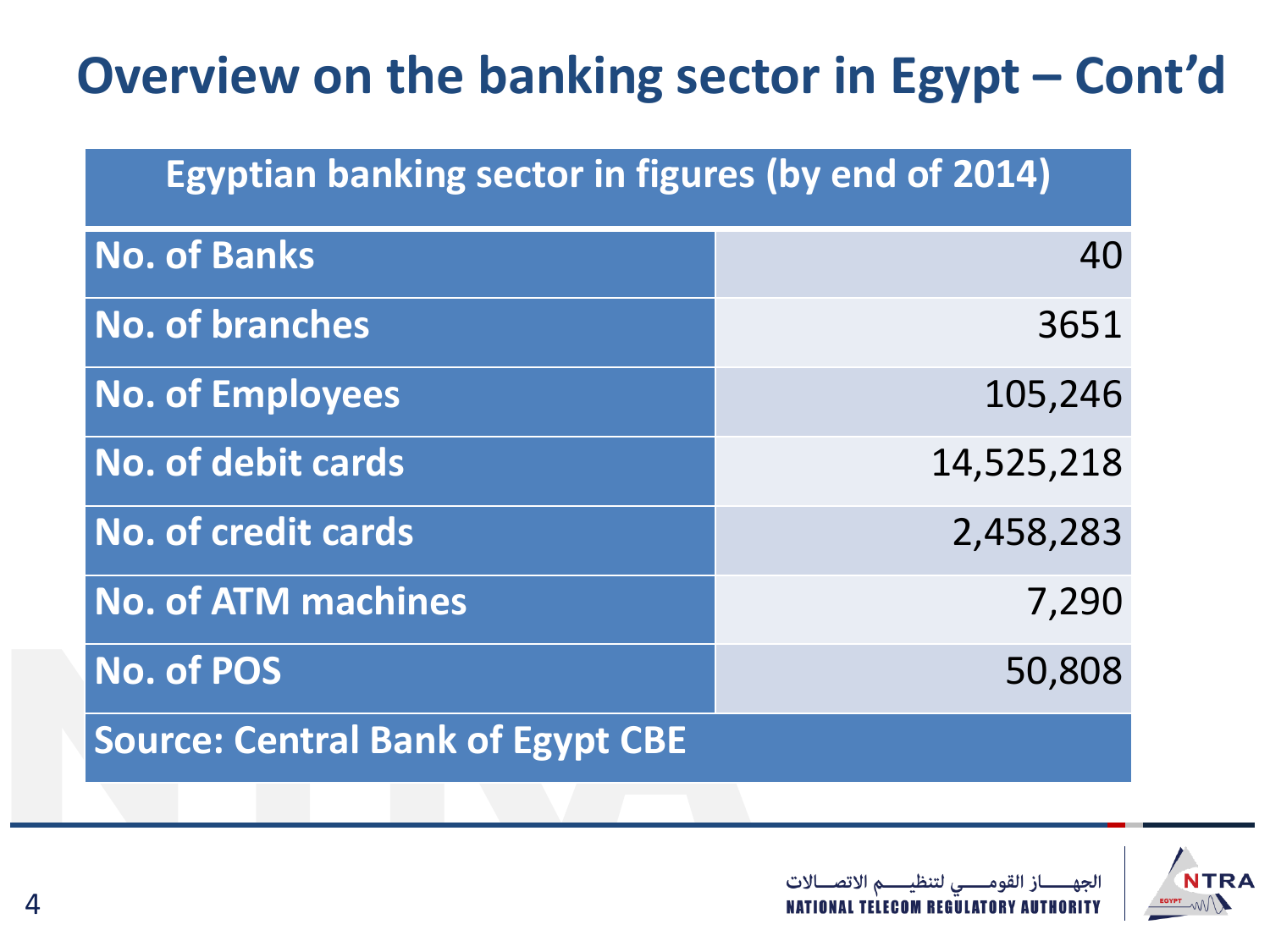### **Mobile Payment Status in Egypt**

- The mobile payment service was launched in April 2013.
- Four mobile wallets have launched; Vodafone Cash, Flous, MobiCash, and PhoneCash.
- There is no interoperability between Operators.
- There should be a bank involved.
- There are 4 Million user using this mobile<br>payment service. payment service.

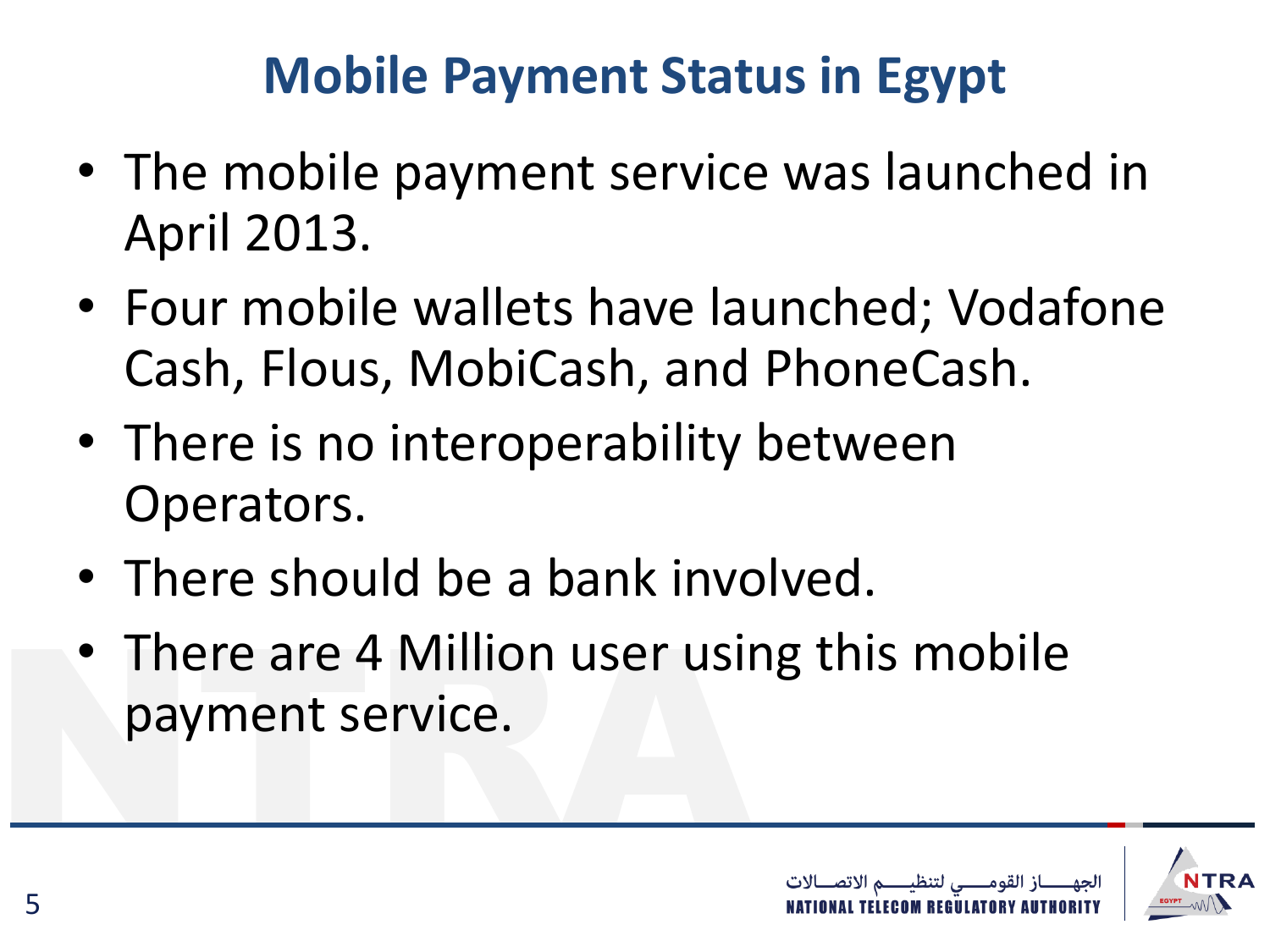## **Mobile Payment stakeholders in Egypt**



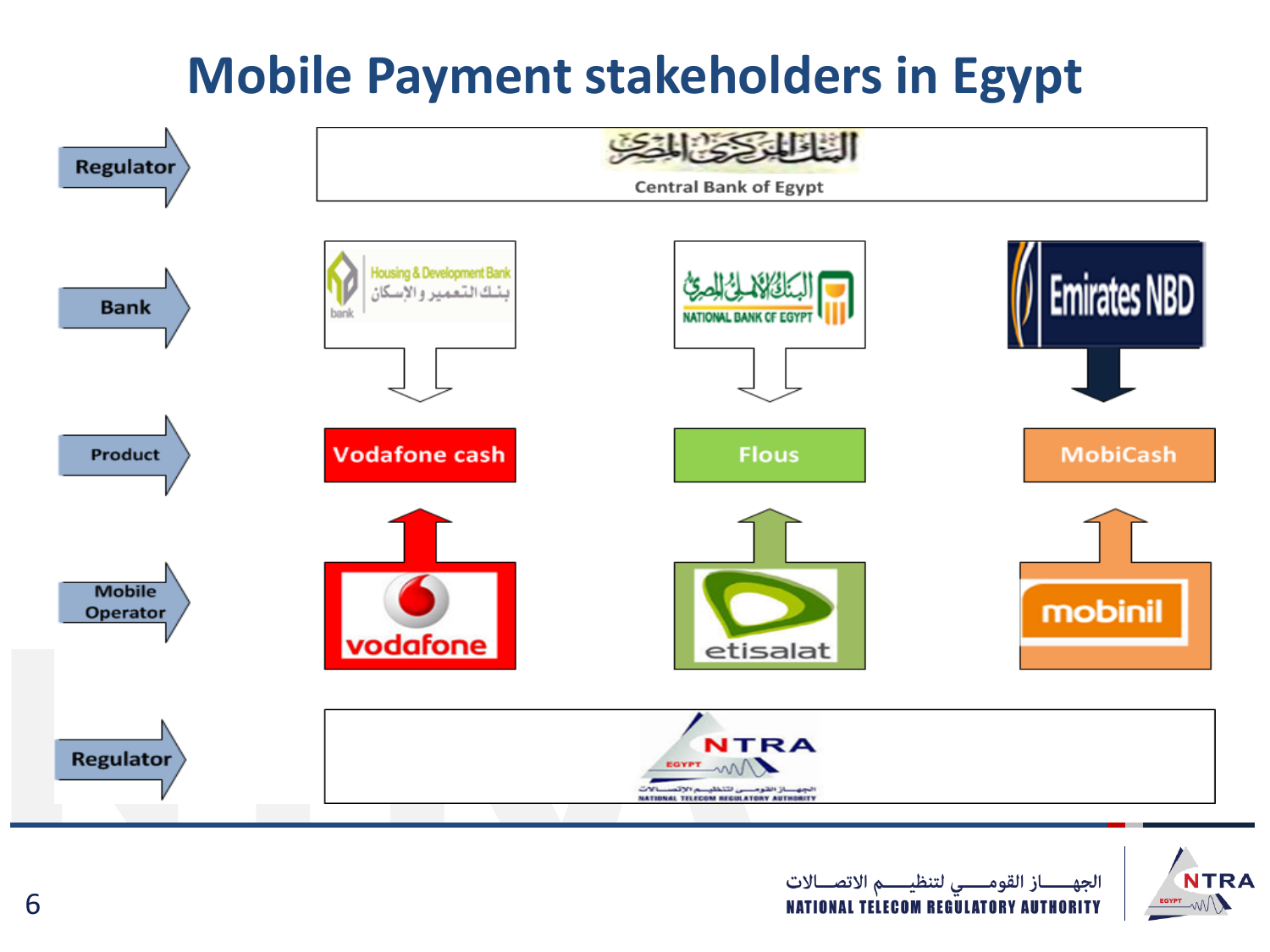## **Mobile Payment regulations in Egypt**

- No credit of any kind may be offered through the system.
- Electronic money units shall be issued to a system user only against an equivalent cash amount deposited by that system user.
- E-Money units may be transferred only between mobile accounts or between a service provider account and a checking account belonging to the same service provider.
- The system shall allow transfers to similar mobile accounts managed by other banks.
- one account not to exceed 3,000 EC<br>account balance must be defined n • The maximum daily withdrawal limit must be defined for one account not to exceed 3,000 EGP. The maximum account balance must be defined not to exceed 5,000 EGP.

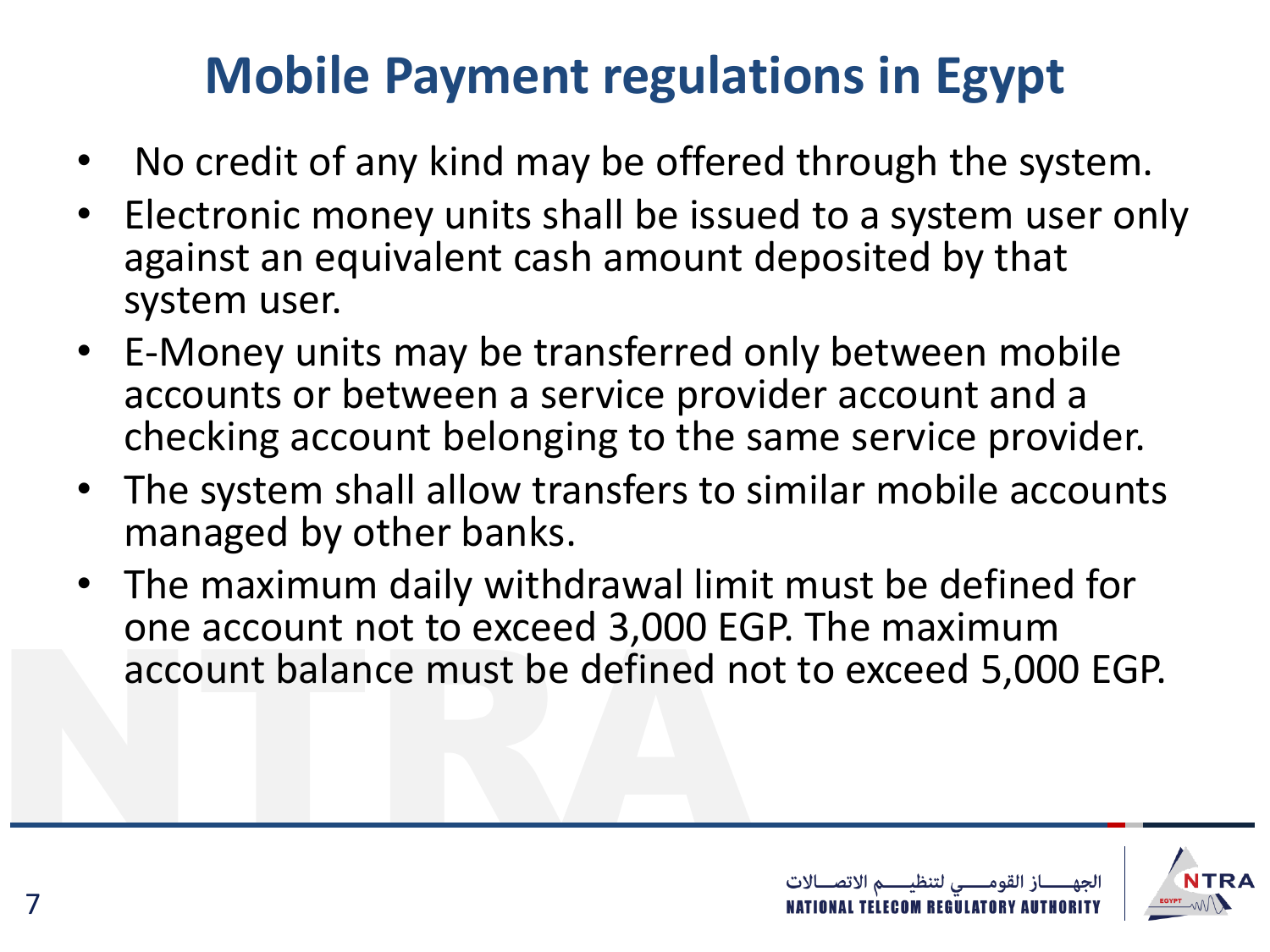#### **Most of the barriers to the widespread adoption of mobile money services are connected to heavy regulations.**

- Regulations dictates that cell phone providers can only offer mobile transfers through a bank.
- The maximum amount of money able to be transferred is 5,000 EGP monthly, with a maximum daily limit being placed at 3,000 EGP.
- Only individuals—not businesses—can use the service in Person-to-person (P2P) model.
- De distributed via bank branches and<br>where the use of agents is still very li<br>approval. • Restrictions about distribution channels because service can be distributed via bank branches and mobile shops only where the use of agents is still very limited and subject to approval.

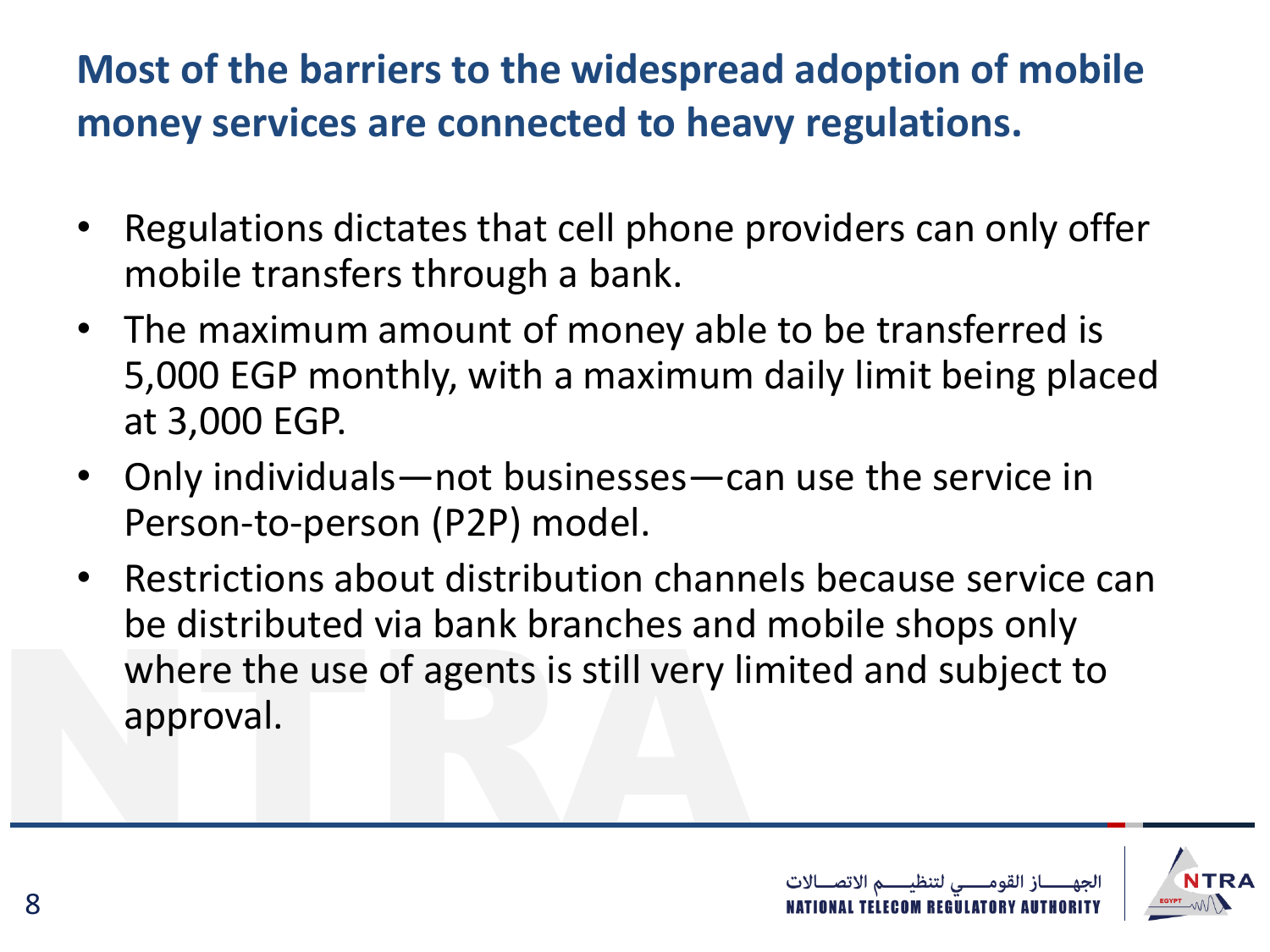#### **The development of the mobile money market to date is still relatively small-scale, but the mass market potential is considerable.**

- 65% of the population lacking access to formal banking, Egypt has enormous potential for the mobile money industry.
- There are a huge number of Microfinance loans that could enhance the service if their payments were introduced through mobile payments
- little bit below expectation, but not very far.<br>
The same of the same of the same of the same of the same of the same of the same of the same of the same of the same of the same of the same of the same of the same of the s • Only about 4 million subscriber use the service in a nation of 88 million people and about 100 million mobile line. This is a

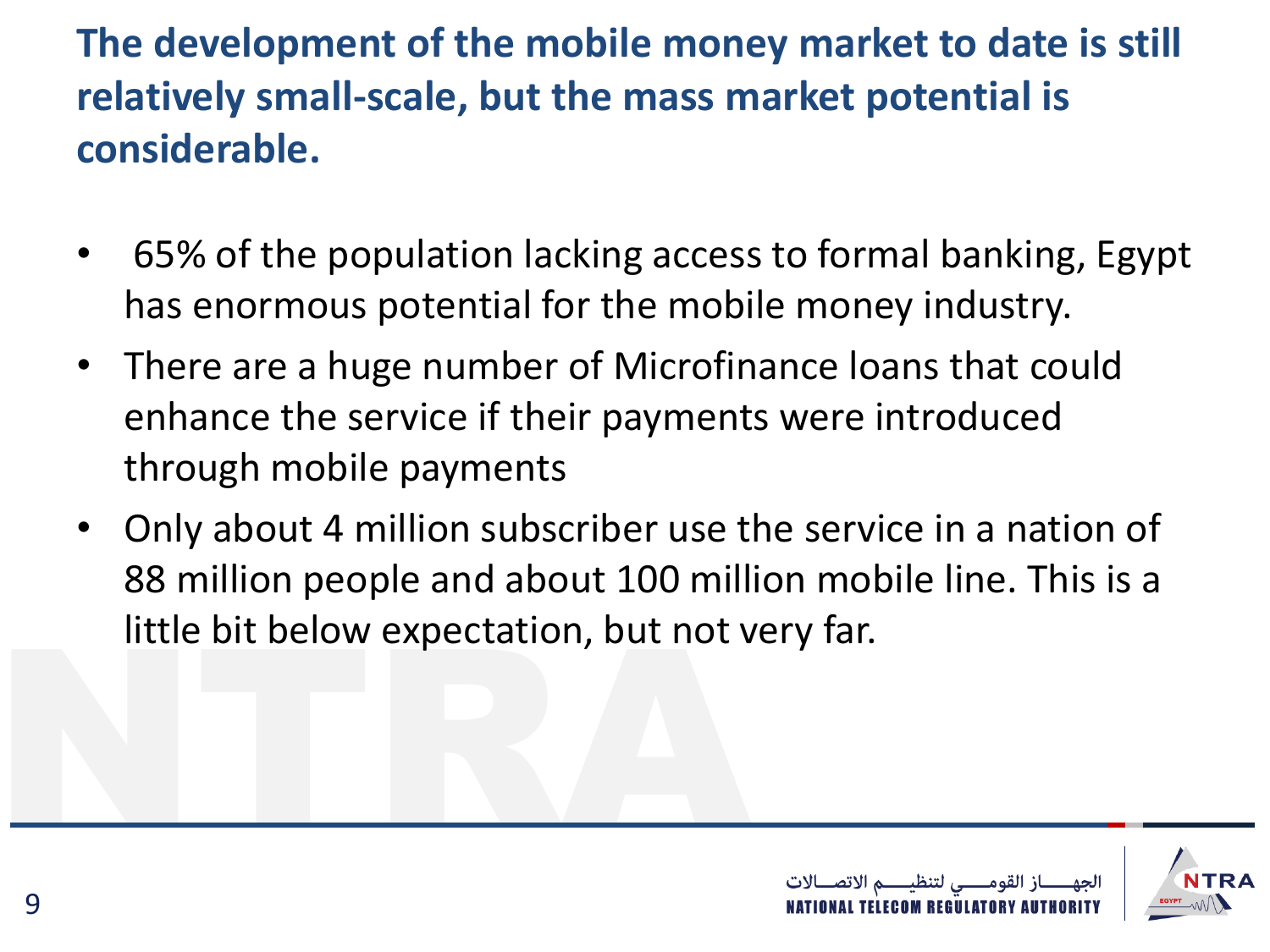**Still there are lots of actions and steps towards increasing and expanding the usage of mobile money services in Egypt**

- Awareness
- Customer Intelligence: Understanding customers' needs
- Interoperability between service providers
- Introduce businesses to the solution not only P2P
- The microfinance loans

NTRA